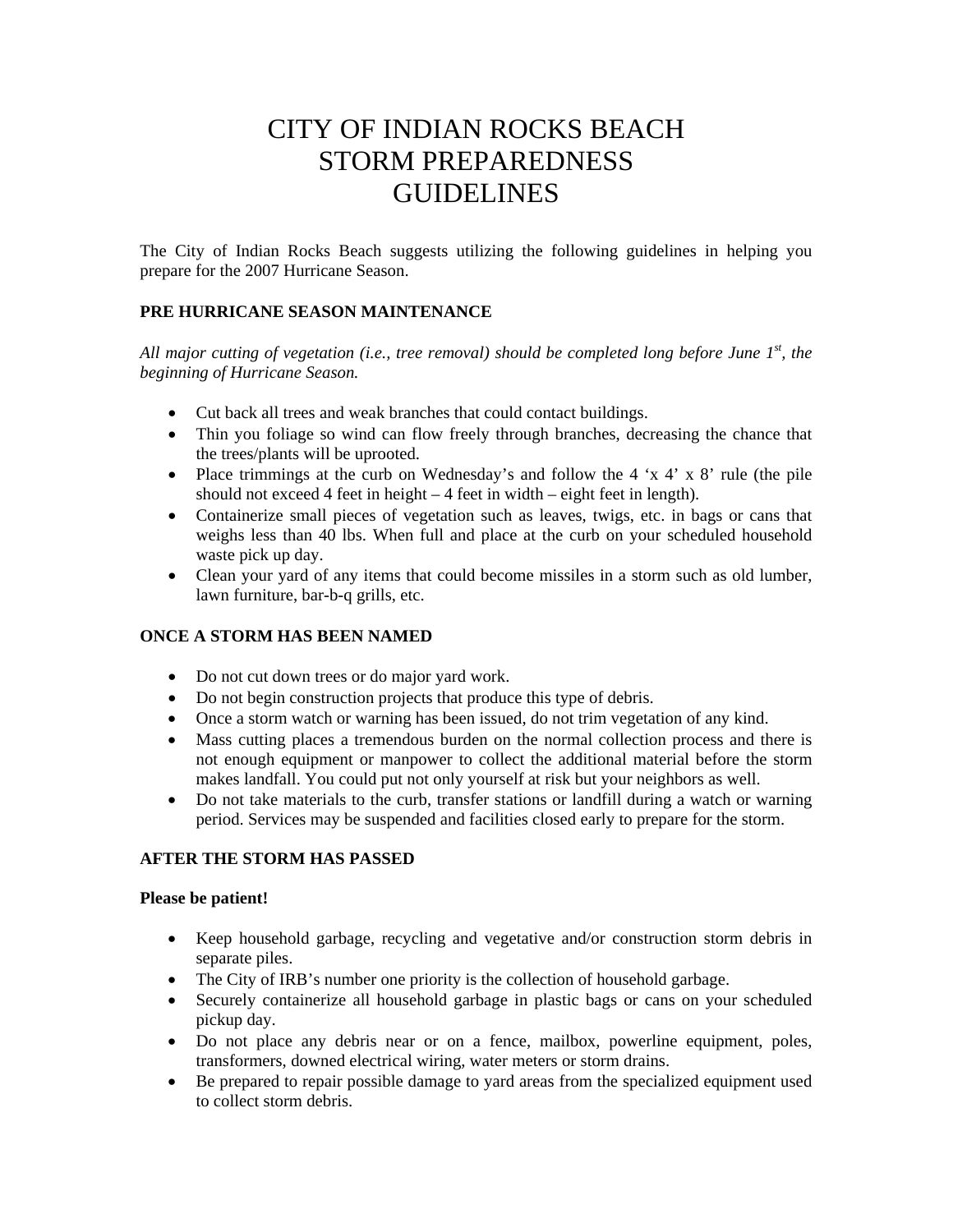• Contact the City of IRB Public Services Department at (727)-595-6889 or City Hall at (727)-595-2517 for updates on your collection services.

#### **IMPORTANT!**

 **\*\*\* There is no reimbursement provided to any individual resident or condominium association who hires a private contractor to remove and dispose of storm related debris.** 

**The City of IRB asks all residents of the City to be our partners in restoring the City to it's pre-storm state. Your cooperation and support enables the City of IRB to complete the entire process in the quickest, safest and most efficient manner possible.** 

#### **The City of IRB will provide regular updates on the progress of debris collection.**

- Re-establishing normal household garbage and commercial waste collection is our first priority.
- It may be several weeks before the first collection of storm debris (vegetation and building material) is provided depending on the severity of the storm.
- **Clean vegetation only** will be collected on the first pass with construction debris and mixed loads (construction debris mixed with vegetation) on subsequent passes.

**Please do not call the City of IRB and ask that trucks be pulled from scheduled routes to pick up your own debris first. Deviation from carefully planned routes may cause delays to the entire process and creates a burden to those with the greatest need.** 

#### **FREQUENTLY ASKED QUESTIONS**

- **Q: When is hurricane season?**
- **A:** Hurricane season runs from June  $1<sup>st</sup>$  through November  $30<sup>th</sup>$ .

## **Q: I know the City of IRB wants all residents to do regular yard maintenance year round, but what is the best time for me to do major cutting and/or tree removal?**

**A:** All major cutting and/or tree removal should be done between December  $1<sup>st</sup>$  and April 30<sup>th</sup>. Hurricane season has ended by December and even though the City of IRB has not yet experienced a hurricane in June, it does not mean it that it will not happen. **There should be no**  major cutting done from June 1<sup>st</sup> through November 30<sup>th</sup>.

## **Q: Why shouldn't I put large amounts of vegetation from major cutting at the curb in May when hurricane season doesn't officially begin until June 1st?**

**A:** If everyone waited until May, the collection system would become overburdened possibly making it impossible to collect all vegetation before a June hurricane landfall.

#### **Q: Does the City of IRB collect my storm debris or is it FEMA that provides the service?**

**A:** The City of IRB will manage the City's storm debris collection program in accordance with FEMA rules and guidelines. The City of IRB may hire private contractors to collect all residential storm debris and FEMA representatives interpret and enforce the rules of collection.

#### **Q: I live in a condominium association and/or on a private road. Will the City of IRB collect my storm debris?**

**A:** If you reside in the City of IRB and receive Solid Waste services, your storm debris will be collected at the curb. If you reside in a multi-family unit such as a condominium and have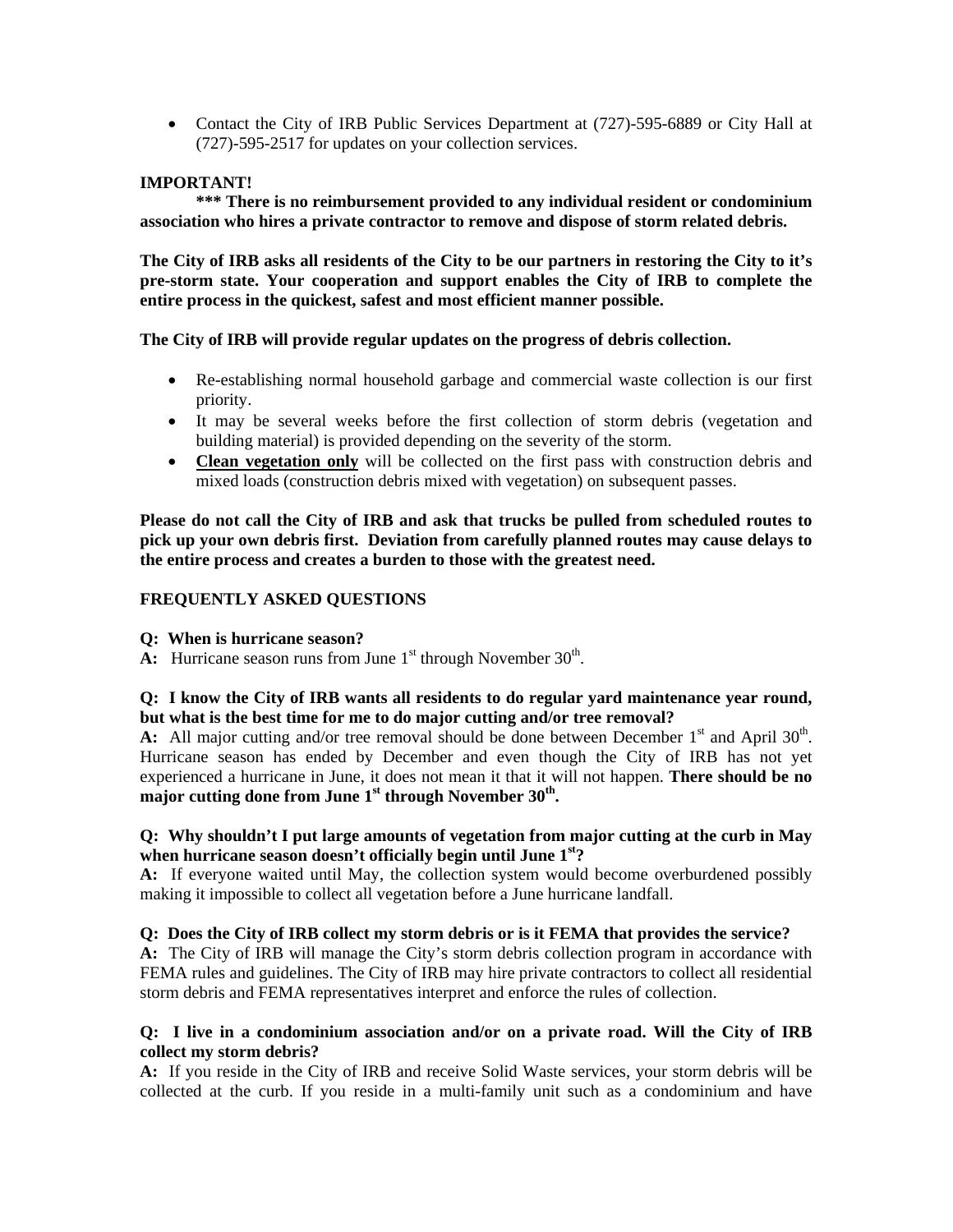containerized (dumpster) service, your condominium association will need to hire a private company to place all storm debris at the nearest public road right-of-way for collection.

#### **Q: When can we expect to have the first collection of storm debris?**

**A:** Depending upon the severity of the storm. It may be several weeks before residents receive their first collection of storm debris.

#### **Q: How soon will my regular garbage be collected following a storm?**

**A:** Normal household garbage collection is the City's first priority and it will be the first thing collected following a storm's passing. Residents should have their normal household garbage ready for pickup on their regular scheduled collection day unless our public service announcements advise otherwise.

#### **Q: How many times will the City of IRB and/or their contractor collect storm debris from my home?**

**A:** The actual number of times can change depending upon the severity of the storm and the amount of damage it leaves behind.

## **Q: What will the City of IRB and/or their contractors collect on the first pass?**

**A:** Clean vegetative debris only will only collected on the first pass. If your vegetative debris is mixed with construction or other debris, it will not be collected until the second or third pass.

### **Q: Why do I have to separate my yard waste from my construction debris? Can't you pick them up in the same truck?**

**A:** The collection of storm debris can be very costly and keeping debris types separate reduces the overall cost which is savings to the taxpayer. Processing clean vegetation is cheaper then processing vegetation with construction and other debris mixed in.

## **Q: The City of IRB and/or their contractors left a lot of leaves, twigs, etc., when they picked up my vegetative debris pile. Who is responsible for cleaning that up?**

**A:** The homeowner is responsible for cleaning up residual debris following the first collection. All leaves, twigs, etc., need to be raked up containerized in plastic bags for collection on the next pass. Small debris that is not containerized cannot be collected by the heavy equipment used by storm debris contractors.

#### **Q: Will there be more damage to my property from the storm debris collection process?**

**A:** Because of the specialized, heavy duty equipment used to collect as much debris as possible in the shortest amount of time, minor damage to lawns is not uncommon. Residents should be prepared to add fill dirt and sod to the staging area of their yard if this occurs.

## **Q: If a resident and/or condominium association does not want to wait for the City of IRB and/or their contractors and hire a private contractor, will they be reimbursed?**

**A: NO!** There is no reimbursement provided to any individual or condominium association that hires a private contractor to remove and dispose of storm debris generated from a federally declared natural disaster.

#### **Q: How do I dispose of roofing shingles or tiles?**

**A:** Small amounts of roofing shingles or tiles should be containerized by double bagging.